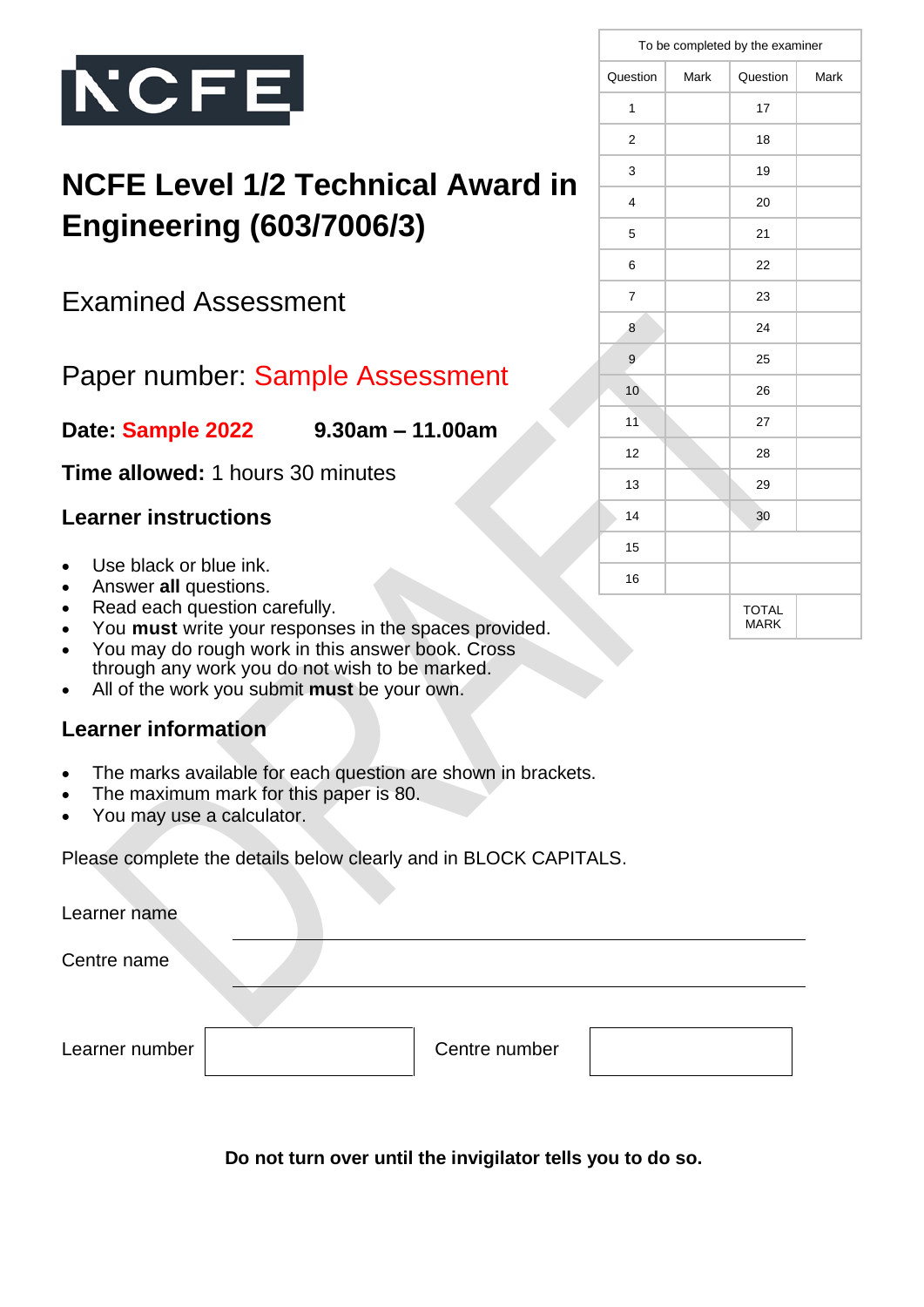You have been provided a list of equations below.

These equations can be used during the assessment.

### **Equations for properties**

• energy:

|           | $\circ$  | efficiency        |                             |                             | efficiency (%) = (useful energy out $\div$ total energy in) x 100% |
|-----------|----------|-------------------|-----------------------------|-----------------------------|--------------------------------------------------------------------|
|           | O        | power             |                             |                             | $P = E \div t$ power = energy $\div$ time                          |
|           | $\circ$  | work done         |                             |                             | $W = F x d$ work done = force x distance                           |
| $\bullet$ |          | forces & motion   |                             |                             |                                                                    |
|           | $\circ$  | speed             |                             | $s = d \div t$              | speed = distance $\div$ time                                       |
|           | $\circ$  | acceleration      |                             |                             | $a = (v-u) \div t$ acceleration = change in velocity $\div$ time   |
|           | $\circ$  | force             | $F = m \times a$            |                             | $force = mass x acceleration$                                      |
|           | $\circ$  | moment of force   | $m = F \times d$            |                             | moment = force $x$ perpendicular distance from pivot               |
|           | $\circ$  | weight            |                             | $w = m \times g$            | weight $=$ mass x gravity                                          |
|           | $\circ$  | momentum          |                             | $p = m \times v$            | momentum = mass $x$ velocity                                       |
|           | $\circ$  | density           | $d = m \div v$              |                             | density = mass $\div$ volume                                       |
|           | $\circ$  | pressure          | $p = F \div A$              |                             | $pressure = force \div area$                                       |
| $\bullet$ |          | electricity       |                             |                             |                                                                    |
|           | O        | power             |                             | $P = V \times I$            | power = voltage x current                                          |
|           | $\circ$  | voltage           | $V = I \times R$            |                             | voltage = $current x resistance$                                   |
|           | $\Theta$ | current           | $I = P \div V$              |                             | current = $power \div voltage$                                     |
|           | $\circ$  | resistance        | $R = V \div I$              |                             | resistance = voltage $\div$ current                                |
| $\bullet$ |          | geometric         |                             |                             |                                                                    |
|           | $\circ$  | area - square     |                             | length of side <sup>2</sup> |                                                                    |
|           | $\circ$  | area - rectangle  |                             |                             | length of side 1 x length of side 2                                |
|           | $\circ$  | area - triangle   |                             |                             | (length of base x height of triangle) $\div 2$                     |
|           | $\circ$  | area - circle     | $\pi$ x radius <sup>2</sup> |                             |                                                                    |
|           | $\circ$  | volume - cube     |                             | length of side <sup>3</sup> |                                                                    |
|           | $\circ$  | volume - pyramid  |                             |                             | $(1/3)$ x (base area) x height of pyramid                          |
|           | $\circ$  | volume - cylinder |                             |                             | $\pi$ x radius <sup>2</sup> x height of cylinder                   |
|           |          |                   |                             |                             |                                                                    |
|           |          |                   |                             |                             |                                                                    |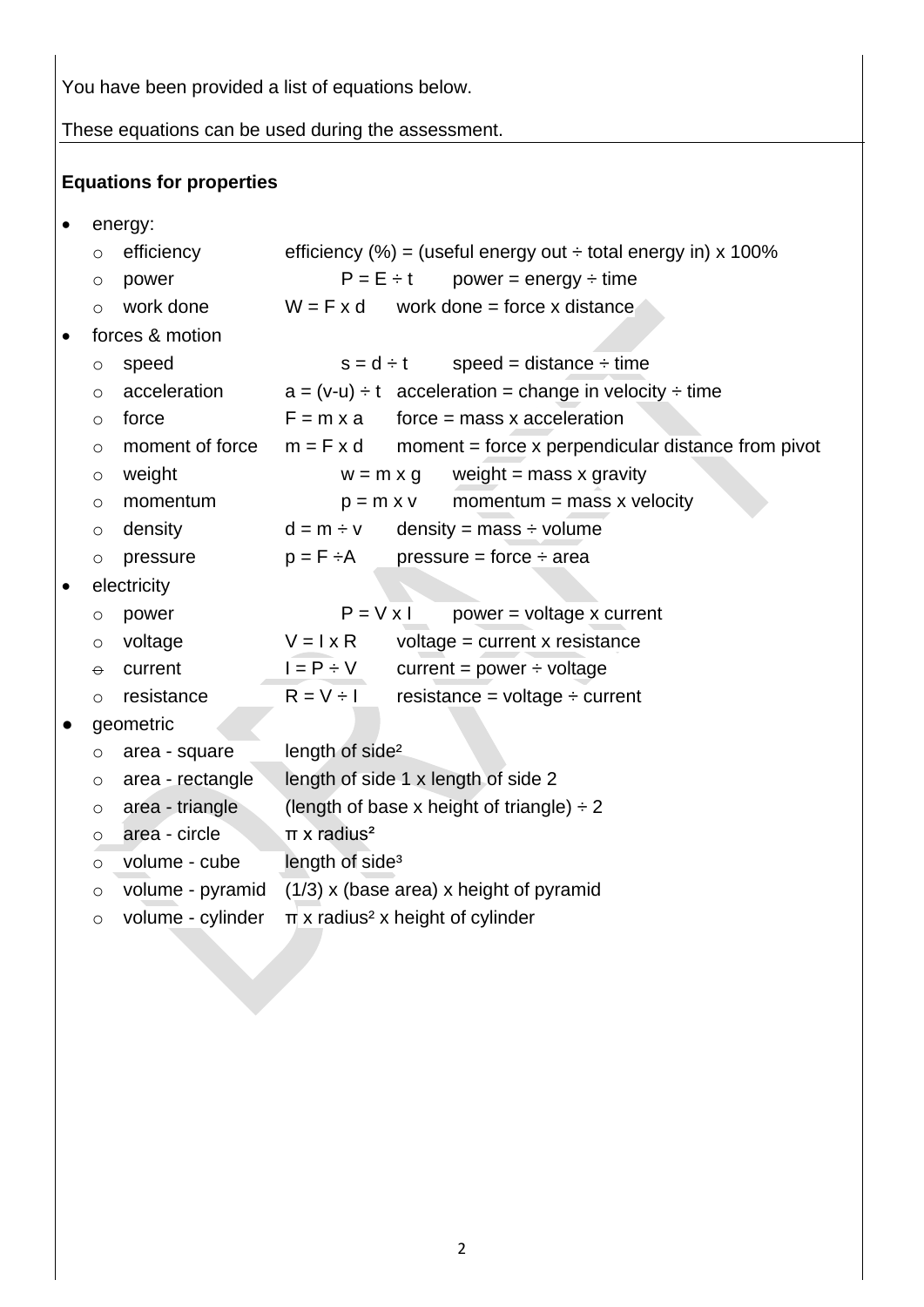### **Section A**

**1**

This section has a possible 33 marks.

You should spend about 35 minutes on this section.

Answer **all** questions in the spaces provided.

**Item 1**

The image below shows a prosthetic running blade which is an advanced type of prosthesis used by amputee athletes to replace a missing body part.



State the engineering discipline which is responsible for the development of prosthetic running blades.

**[1 mark]**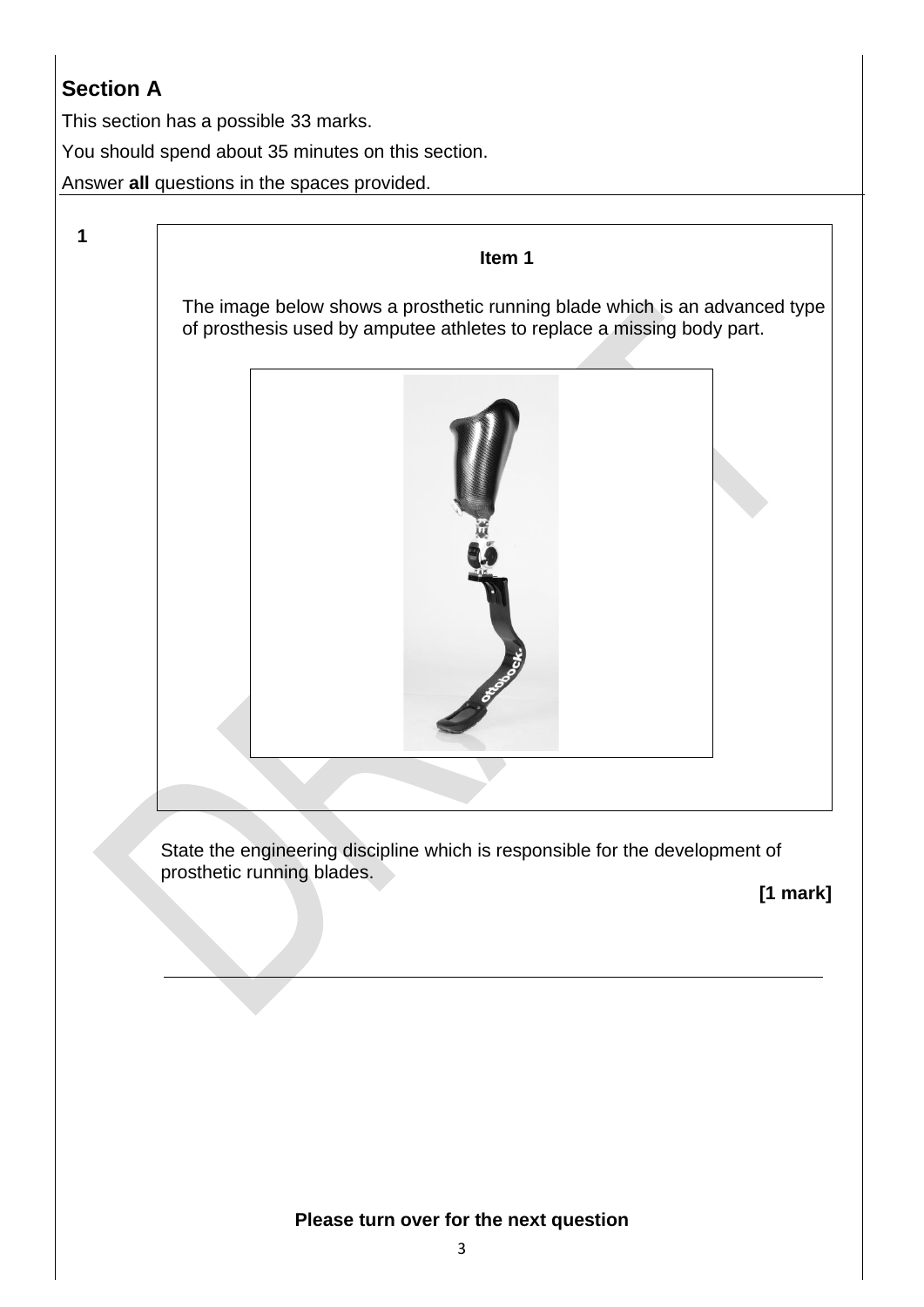**2**

#### **Item 2**

The image below shows a machine commonly found in an engineering workshop.



Identify which **one** best describes its function.

**[1 mark]**

- **A** Buffing materials
- **B** Polishing materials
- **C** Sanding materials
- **D** Sharpening tools

Answer

**3** Identify which **one** activity would the manual handling operations regulations be most likely to apply to.

**[1 mark]**

- **A** Ensuring a work area is free from obstructions
- **B** Handling and storing chemicals in a locked cabinet
- **C** Lifting then moving a heavy box from one location to another
- **D** Setting up a fixed machine for a practical task

Answer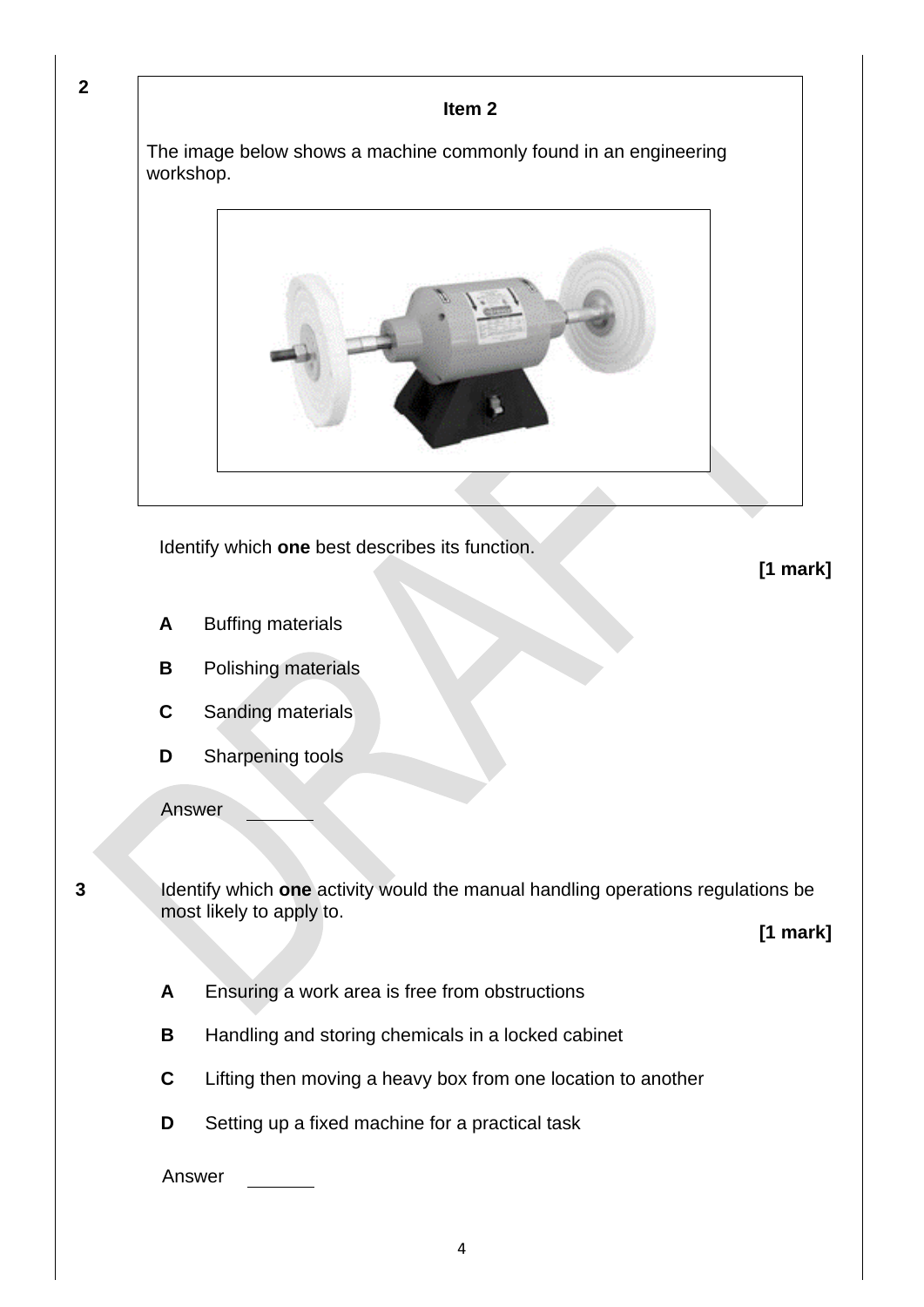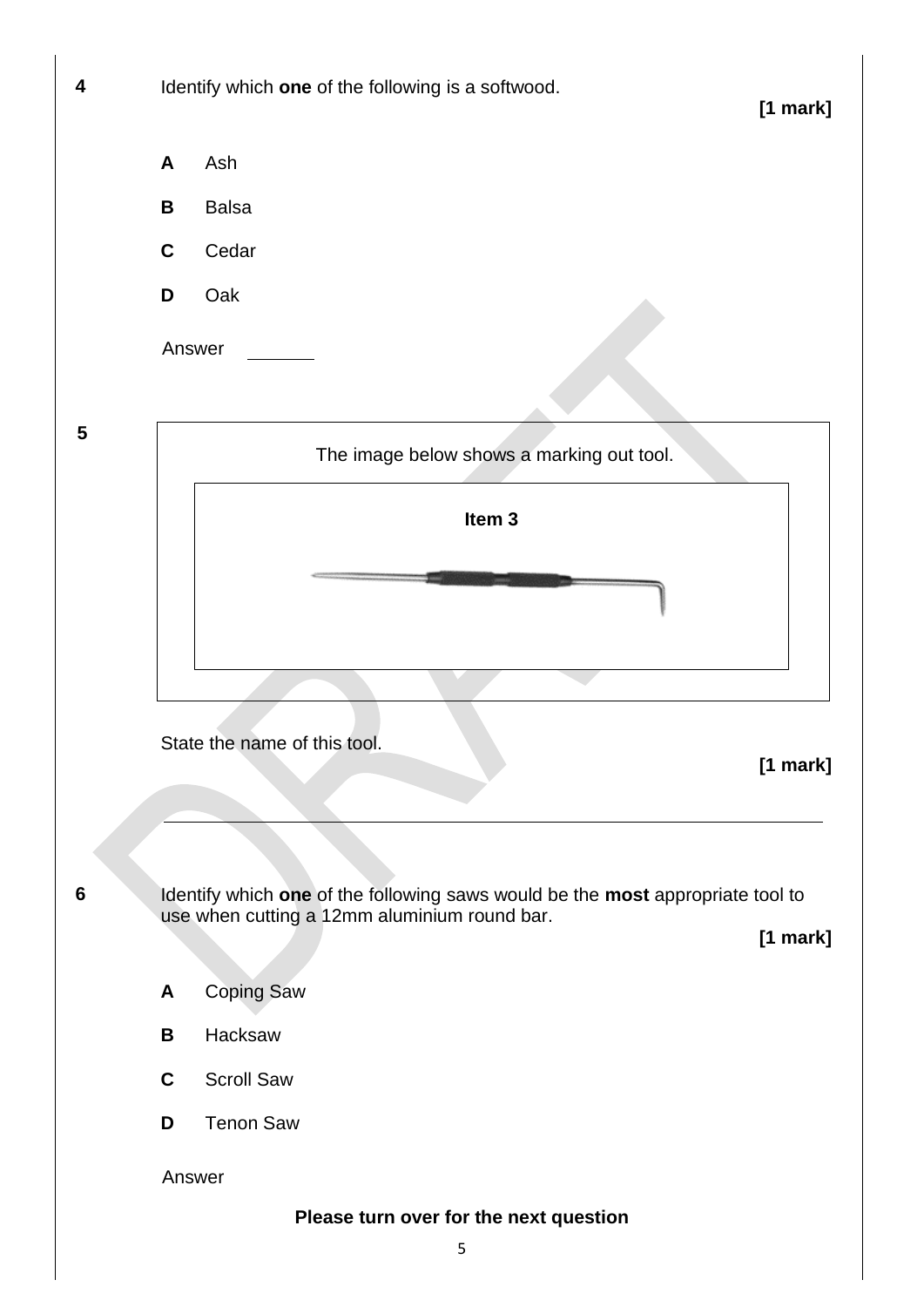

6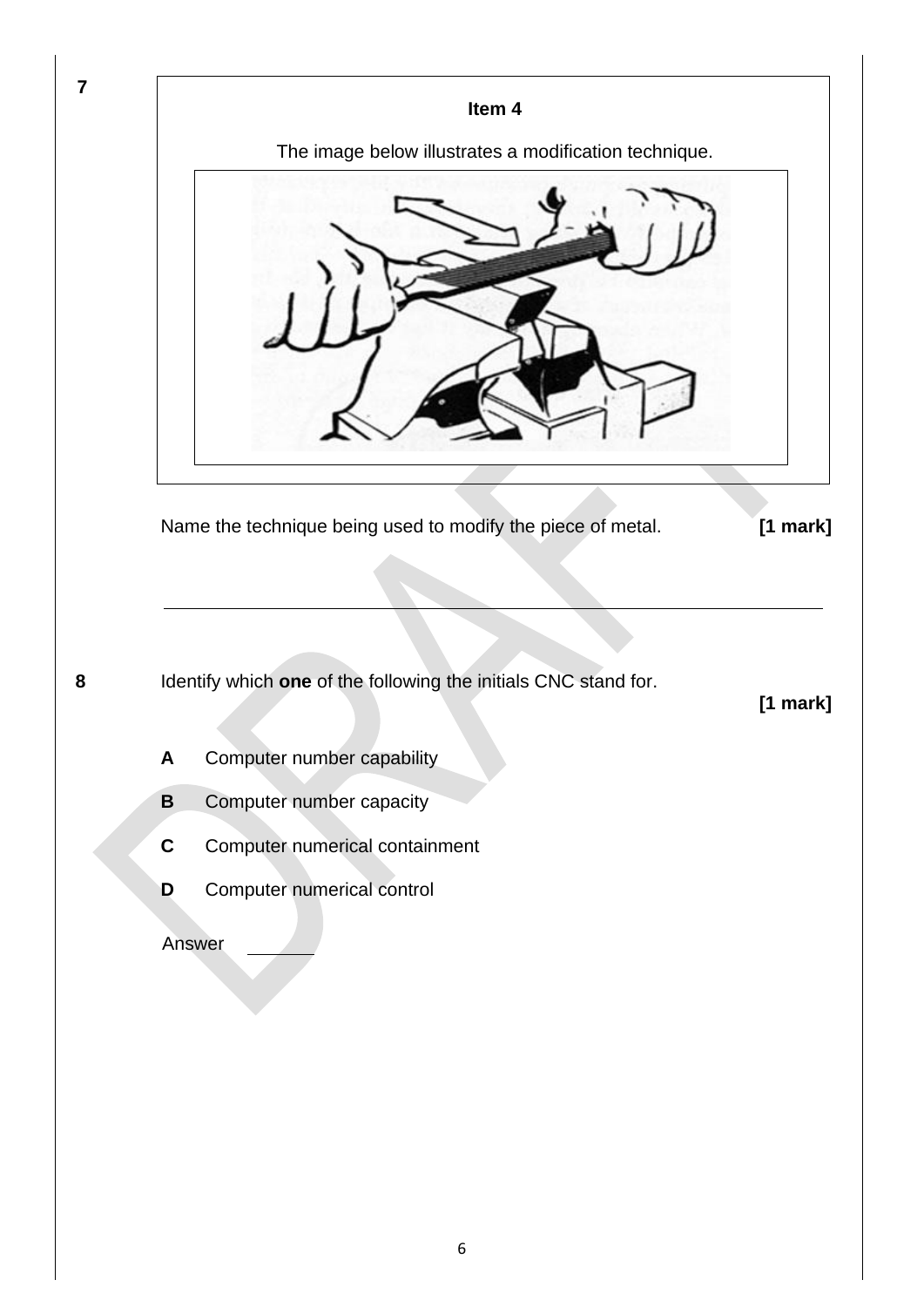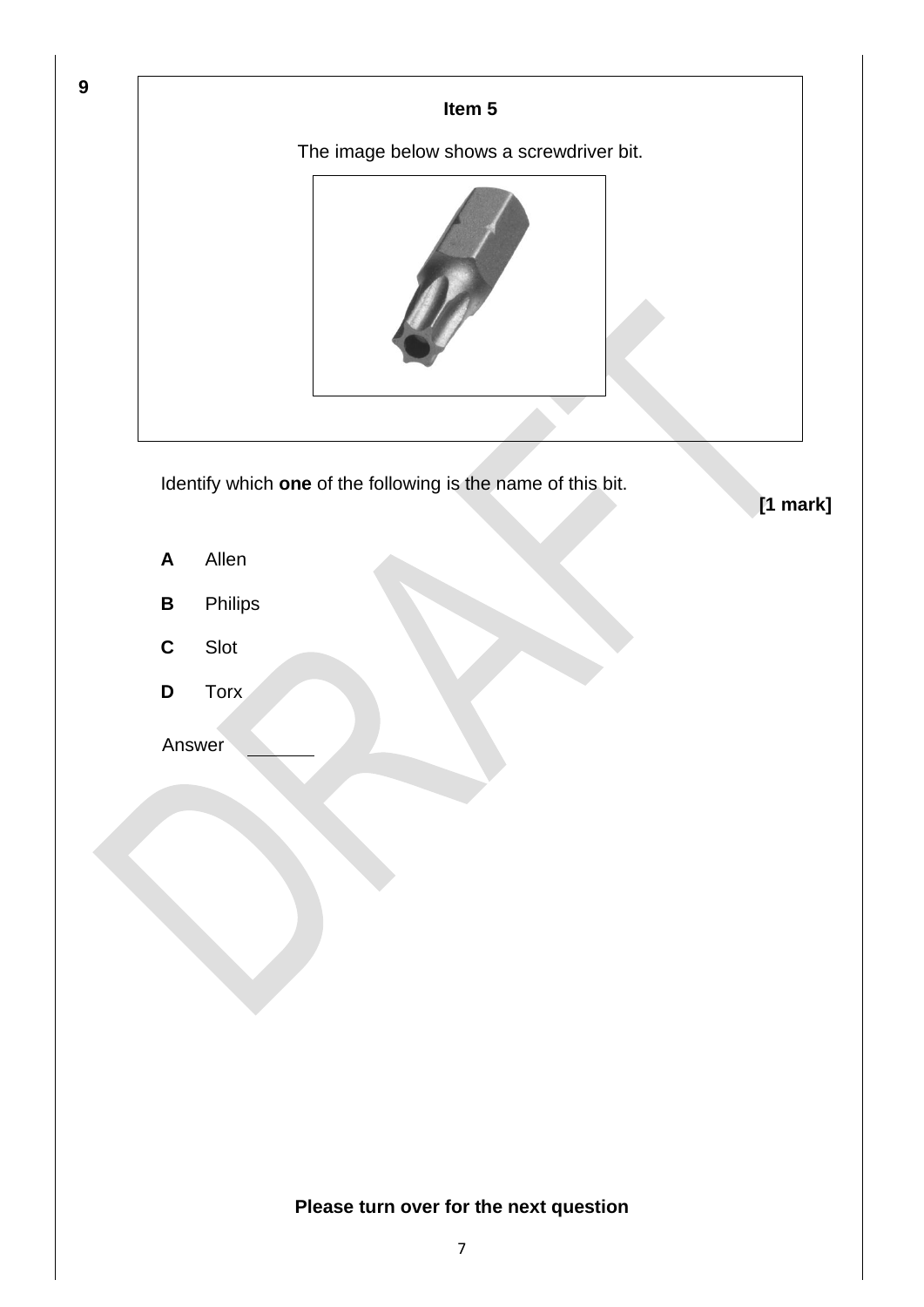| Item 6                                                                       |            |
|------------------------------------------------------------------------------|------------|
| The image below shows a number of the same type of engineering<br>component. |            |
|                                                                              |            |
|                                                                              |            |
| Identify which one of the following is the name of this component.           | $[1$ mark] |
| <b>Bolt</b><br>A                                                             |            |
| Nail<br>$\, {\bf B}$                                                         |            |
| Rivet<br>$\mathbf c$                                                         |            |
| Screw<br>D                                                                   |            |
| Answer                                                                       |            |
| State two safety features found on a metal lathe.                            | [2 marks]  |
|                                                                              |            |
|                                                                              |            |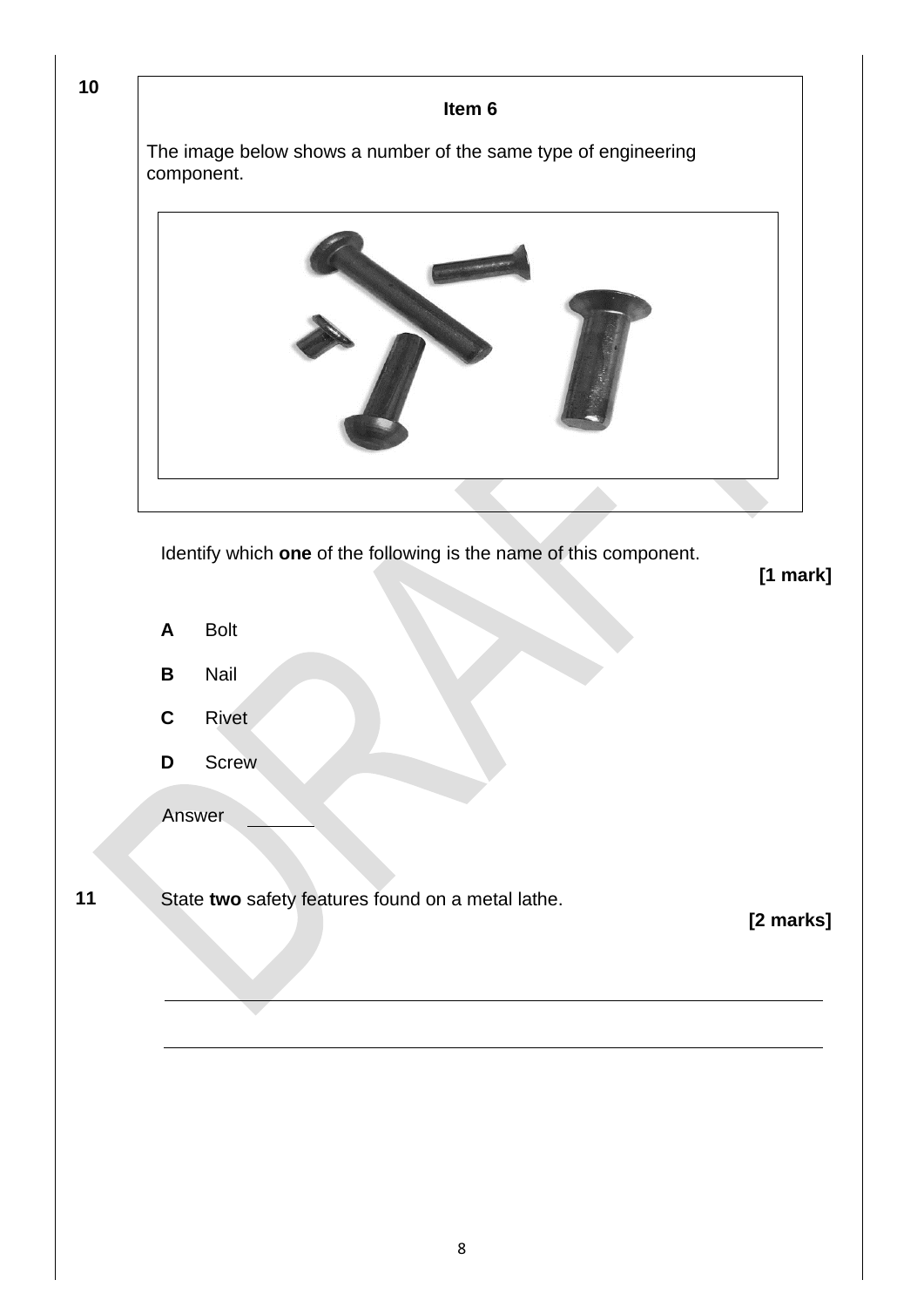| 12 | State two types of personal protective equipment (PPE) required when using a<br>soldering iron in an engineering workshop.                                     |
|----|----------------------------------------------------------------------------------------------------------------------------------------------------------------|
|    | [2 marks]<br>Answer 1                                                                                                                                          |
|    | Answer 2                                                                                                                                                       |
|    |                                                                                                                                                                |
| 13 | As consumers become more environmentally aware, engineers have had to look<br>at better ways to manufacture products.                                          |
|    | One example of this is a fleece top which can be fabricated from just eight plastic<br>bottles, by shredding the plastic and turning it into polyester thread. |
|    | Identify and explain one environmental benefit of using recycled materials in the<br>production of the fleece top.                                             |
|    | [3 marks]                                                                                                                                                      |
|    |                                                                                                                                                                |
|    |                                                                                                                                                                |
|    |                                                                                                                                                                |
|    |                                                                                                                                                                |
|    |                                                                                                                                                                |
|    |                                                                                                                                                                |
|    |                                                                                                                                                                |
|    |                                                                                                                                                                |
|    |                                                                                                                                                                |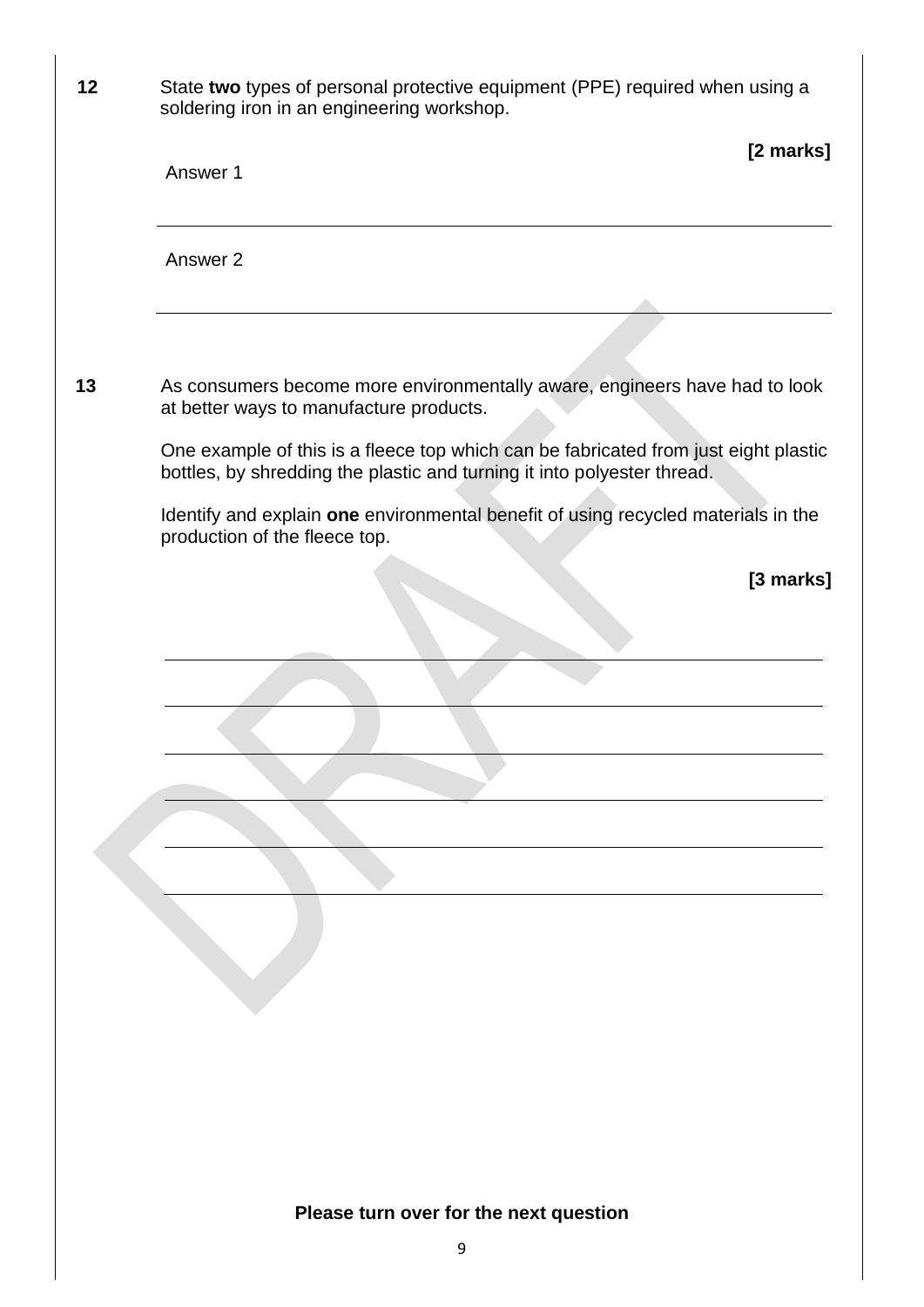**14** Electric vehicle sales are projected to reach 45 million worldwide by 2040. Currently the infrastructure for fossil fuel propelled vehicles is based around access to fuel refilling stations on motorways and throughout the road network. Fossil fuel powered vehicles can expect to travel between 400–600 miles before they require to refuel. Electric vehicles can expect to travel between 200–300 miles before they need to re-charge.

> State **two** advantages and **two** disadvantages of current electric car design and related infrastructure.

| <b>Advantages:</b> |  | [4 marks] |
|--------------------|--|-----------|
|                    |  |           |
|                    |  |           |
|                    |  |           |
|                    |  |           |
|                    |  |           |
| Disadvantages:     |  |           |
|                    |  |           |
|                    |  |           |
|                    |  |           |
|                    |  |           |
|                    |  |           |
|                    |  |           |
|                    |  |           |
|                    |  |           |
|                    |  |           |
|                    |  |           |
|                    |  |           |
|                    |  |           |
|                    |  |           |
|                    |  |           |
|                    |  |           |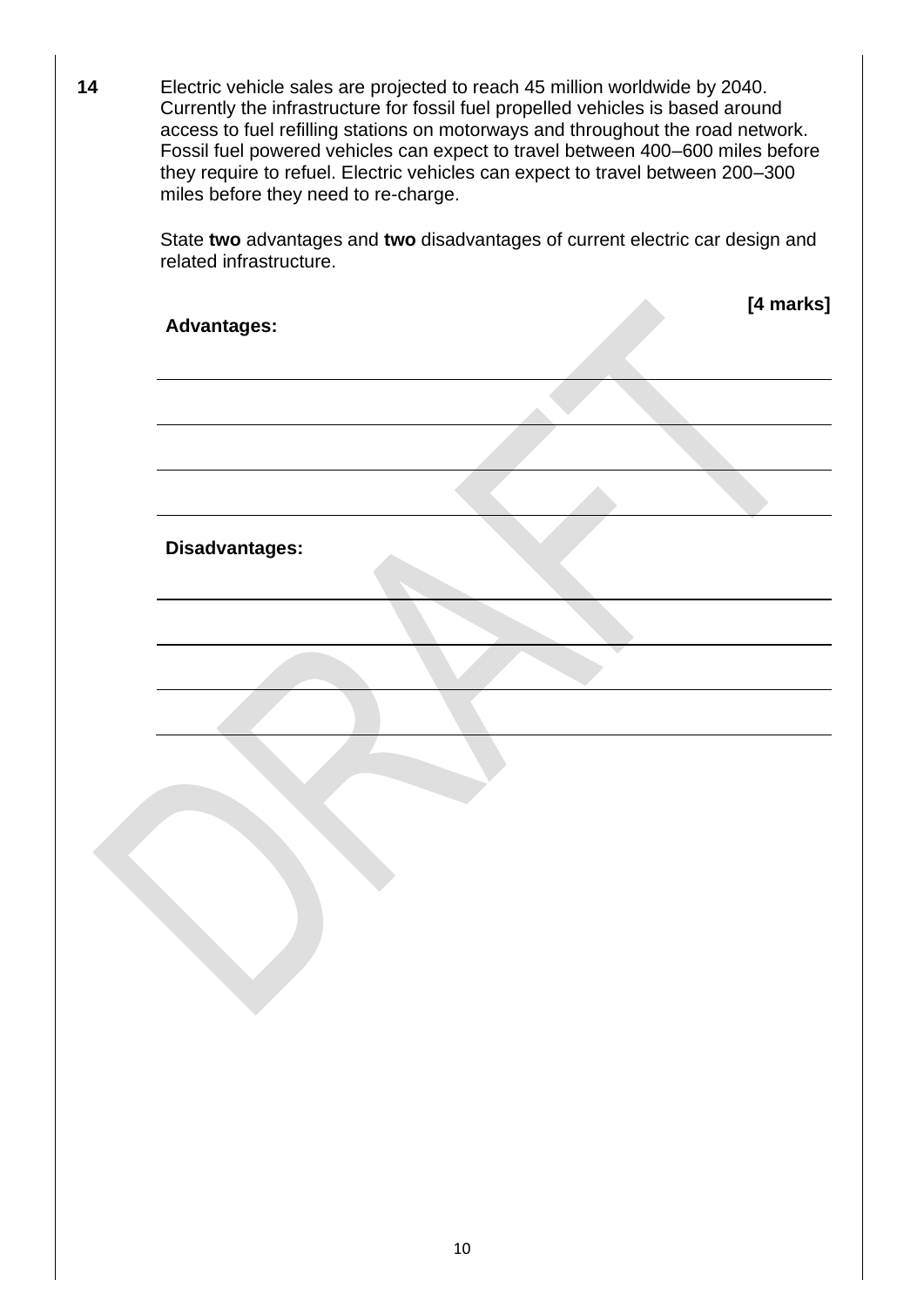**Item 7** The image below shows a row of wind turbines. The blades of a wind turbine are fabricated from **glass reinforced plastic** (GRP). Explain **one** property of **glass reinforced plastic** which makes it a suitable material for this purpose. **[4 marks]**

**15**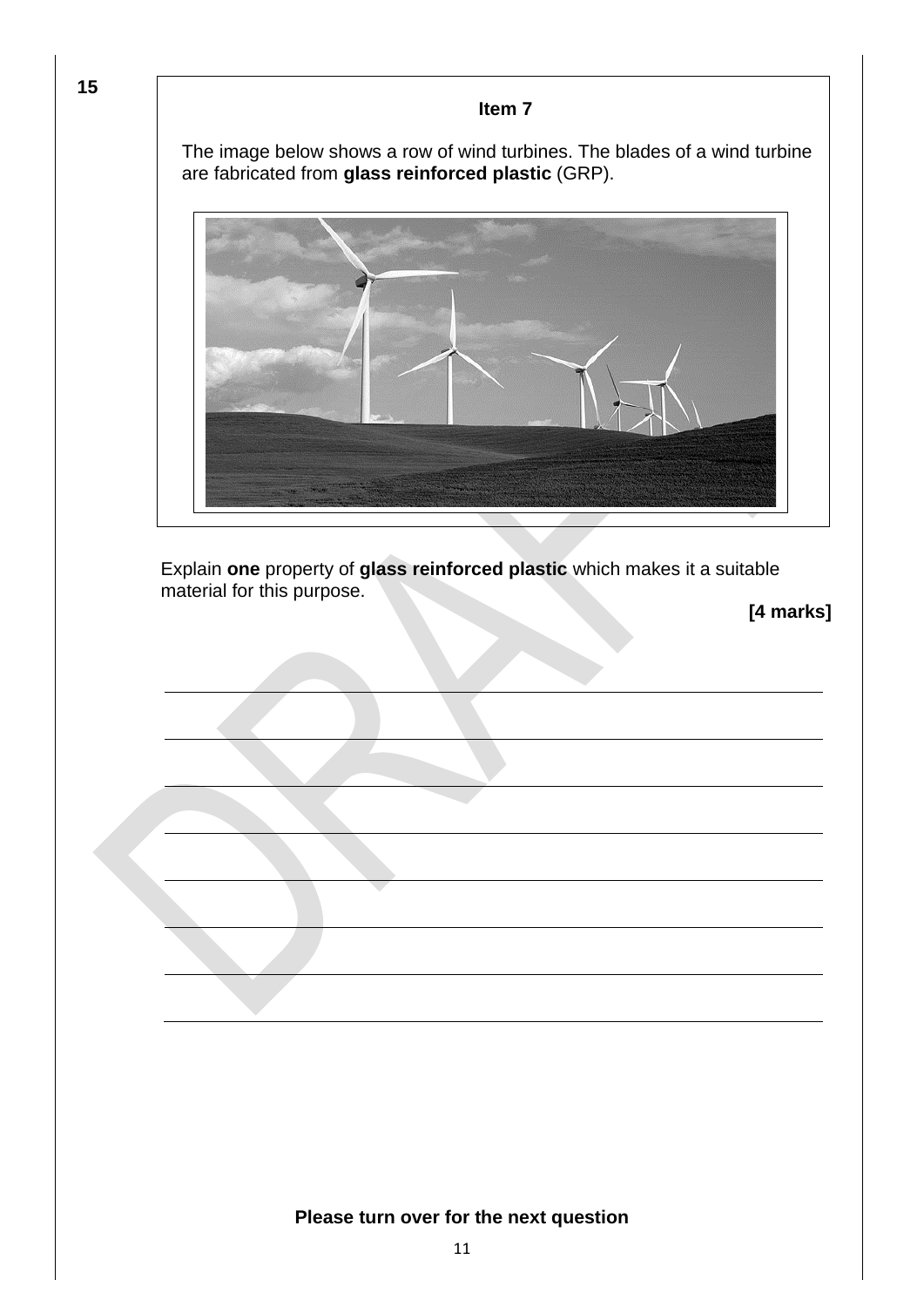**16**

#### **Item 8**

The image below shows a standard household milk pan.

The pan section is fabricated from a non-ferrous metal and the handle from a thermoset polymer.



Explain why these materials have been selected to construct the milk pan, based on their properties and characteristics.

**[4 marks]**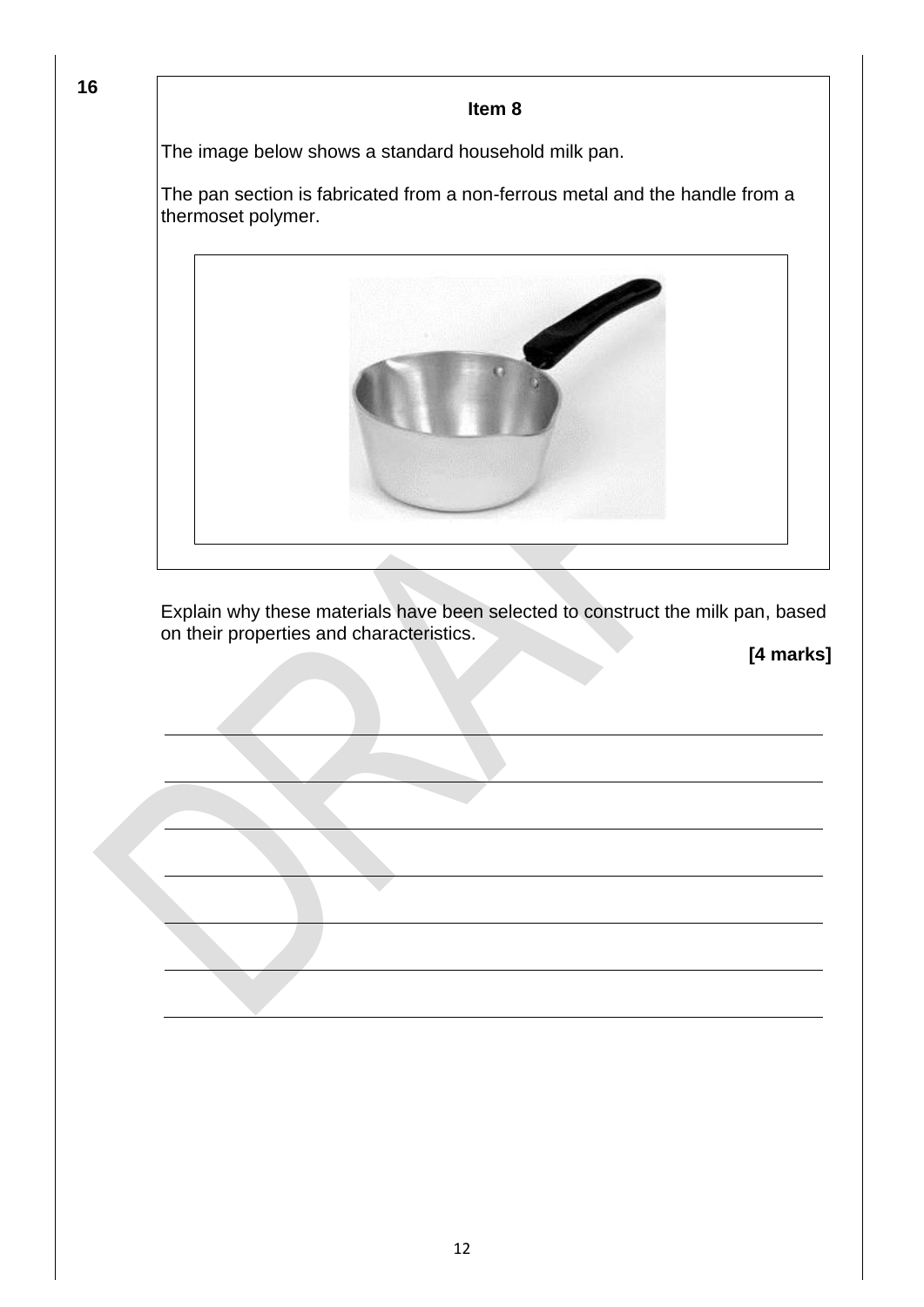| 17 | Describe two activities which should be undertaken in setting up and preparing a<br>pillar drill for use. |
|----|-----------------------------------------------------------------------------------------------------------|
|    | [4 marks]                                                                                                 |
|    |                                                                                                           |
|    |                                                                                                           |
|    |                                                                                                           |
|    |                                                                                                           |
|    |                                                                                                           |
|    |                                                                                                           |
|    |                                                                                                           |
|    |                                                                                                           |
|    |                                                                                                           |
|    |                                                                                                           |
|    |                                                                                                           |
|    |                                                                                                           |
|    |                                                                                                           |
|    |                                                                                                           |
|    |                                                                                                           |
|    |                                                                                                           |
|    |                                                                                                           |
|    |                                                                                                           |
|    |                                                                                                           |
|    |                                                                                                           |
|    |                                                                                                           |
|    |                                                                                                           |
|    |                                                                                                           |
|    |                                                                                                           |
|    | Please turn over for the next section<br>13                                                               |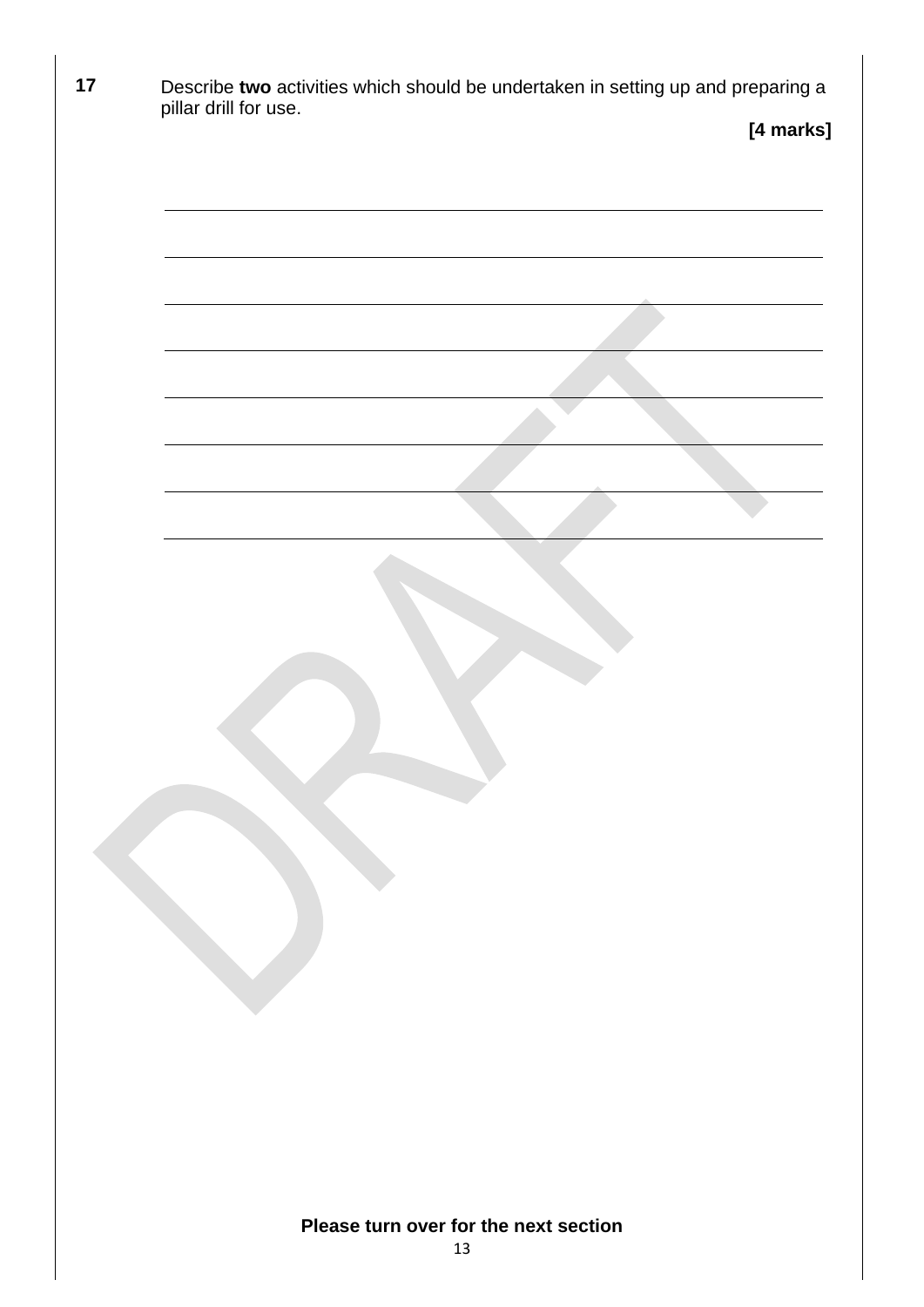## **Section B**

This section has a possible 14 marks.

You should spend about 15 minutes on this section.

Answer **all** questions in the spaces provided.

| 18 |   | Identify which one unit would be used to measure current.                                               |
|----|---|---------------------------------------------------------------------------------------------------------|
|    |   | $[1$ mark]                                                                                              |
|    | A | Ampere                                                                                                  |
|    | B | Candela                                                                                                 |
|    | C | Degrees                                                                                                 |
|    | D | Seconds                                                                                                 |
|    |   | Answer                                                                                                  |
| 19 |   | Identify which one SI base unit of measurement would be best to use in a<br>technical drawing of yacht. |
|    |   | [1 mark]                                                                                                |
|    | A | Kilogram (kg)                                                                                           |
|    | B | Kilometre (km)                                                                                          |
|    | C | Metre (m)                                                                                               |
|    | D | Millimetre mm)                                                                                          |
|    |   | Answer                                                                                                  |
| 20 |   | An engineering company needs to modify the shape of plastic sheeting into<br>various shapes and sizes.  |
|    |   | State two ways in which the shape and size of plastic can be modified.<br>[2 marks]                     |
|    |   |                                                                                                         |
|    |   |                                                                                                         |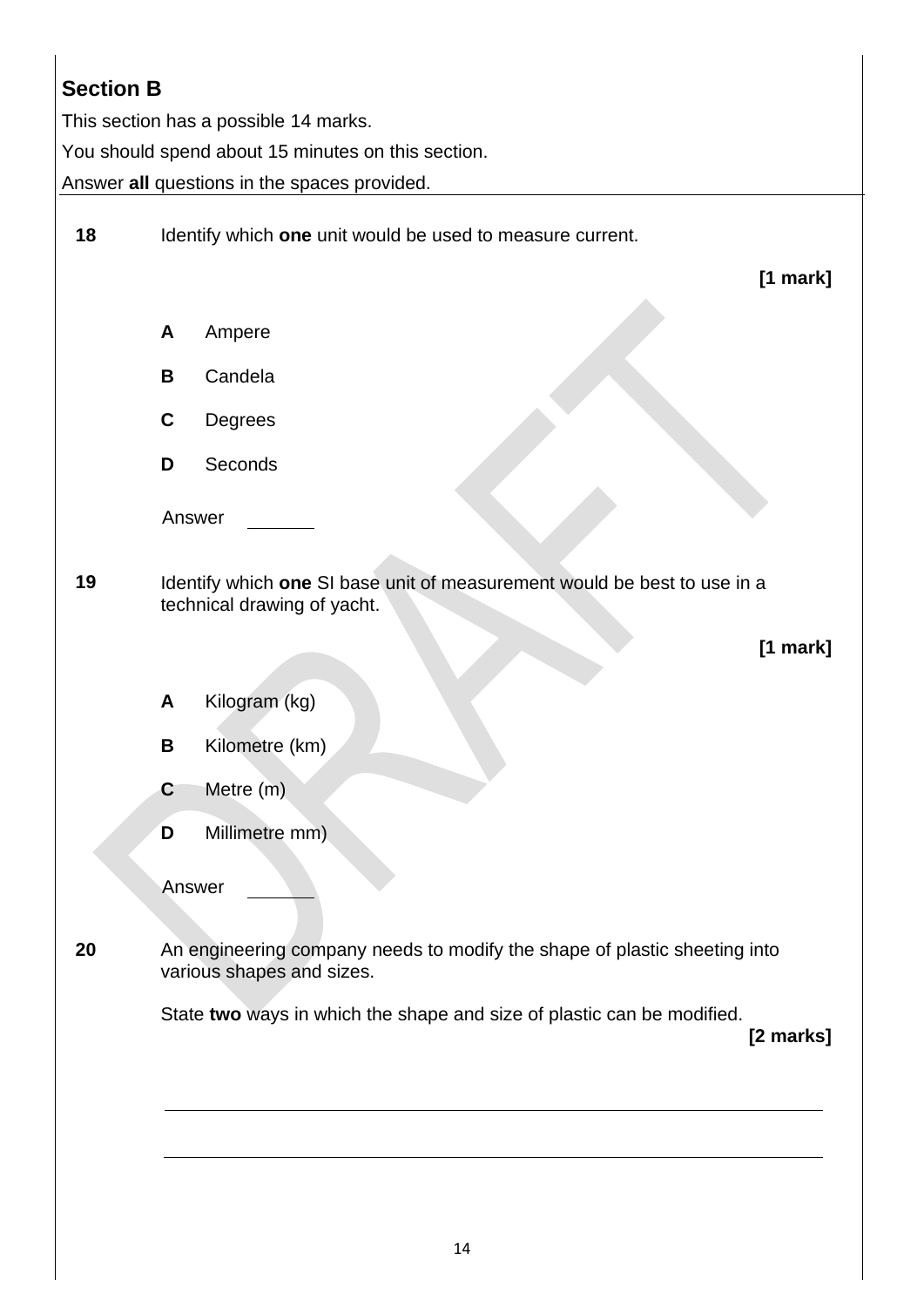| 21 | The total power input to a power station is 672 MW. The useful power output is<br>536 MW. Making use of the relevant supplied equation, calculate the efficiency of<br>this power station. |           |
|----|--------------------------------------------------------------------------------------------------------------------------------------------------------------------------------------------|-----------|
|    | Show your workings out and round up to the nearest whole unit.                                                                                                                             | [3 marks] |
|    | Use this blank space for your working out.                                                                                                                                                 |           |
|    |                                                                                                                                                                                            |           |
|    | Answer                                                                                                                                                                                     |           |
|    | Please turn over for the next question                                                                                                                                                     |           |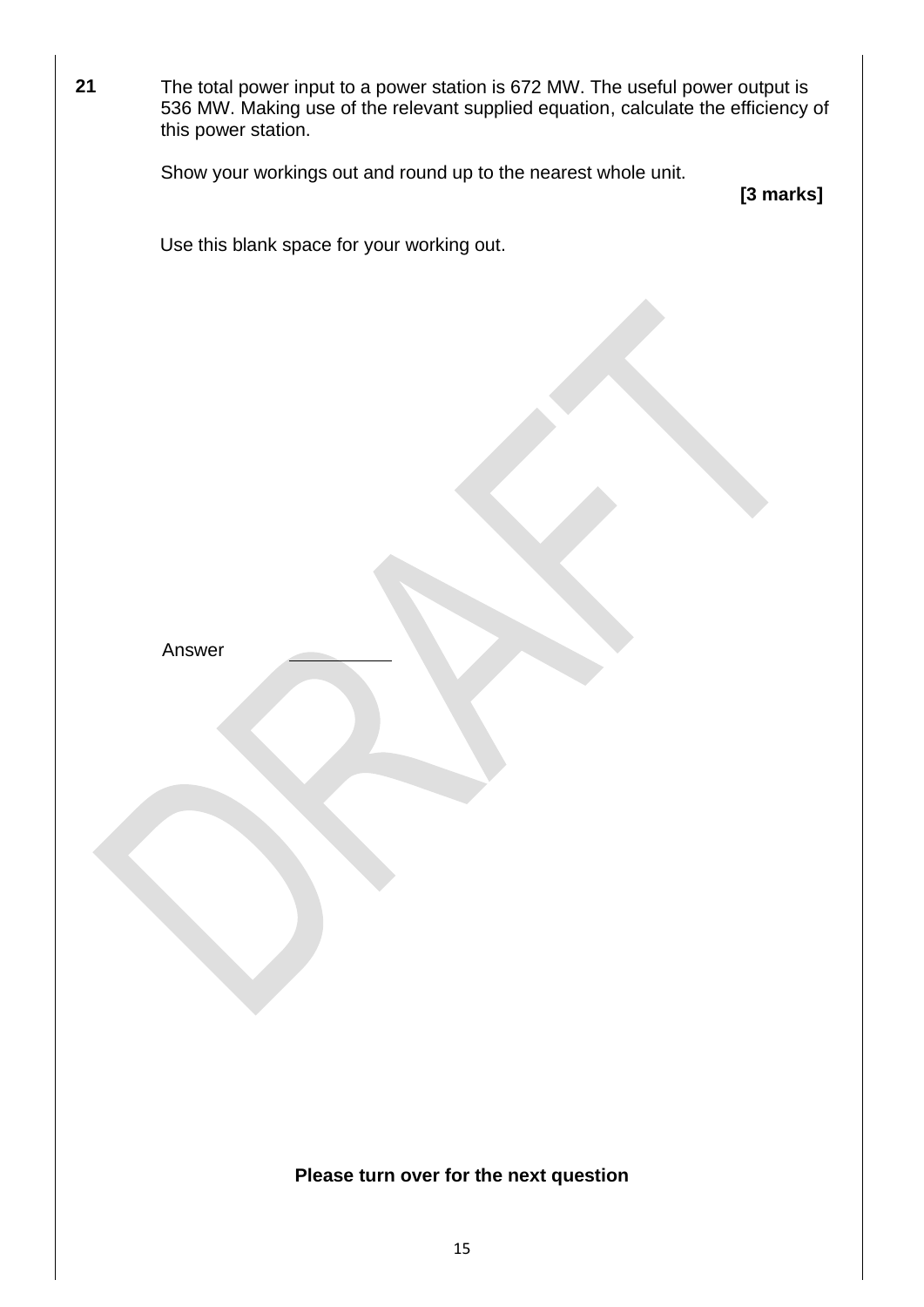| 22 | If a car increases in velocity from $+5$ m/s to $+15$ m/s in 3 seconds, what is its<br>acceleration? |
|----|------------------------------------------------------------------------------------------------------|
|    | Show your workings out and round up to one decimal place.<br>[3 marks]                               |
|    | Use this blank space for your working out.                                                           |
|    | Answer                                                                                               |
| 23 | Describe two elements that should be found in a project planning risk<br>assessment.                 |
|    | [4 marks]                                                                                            |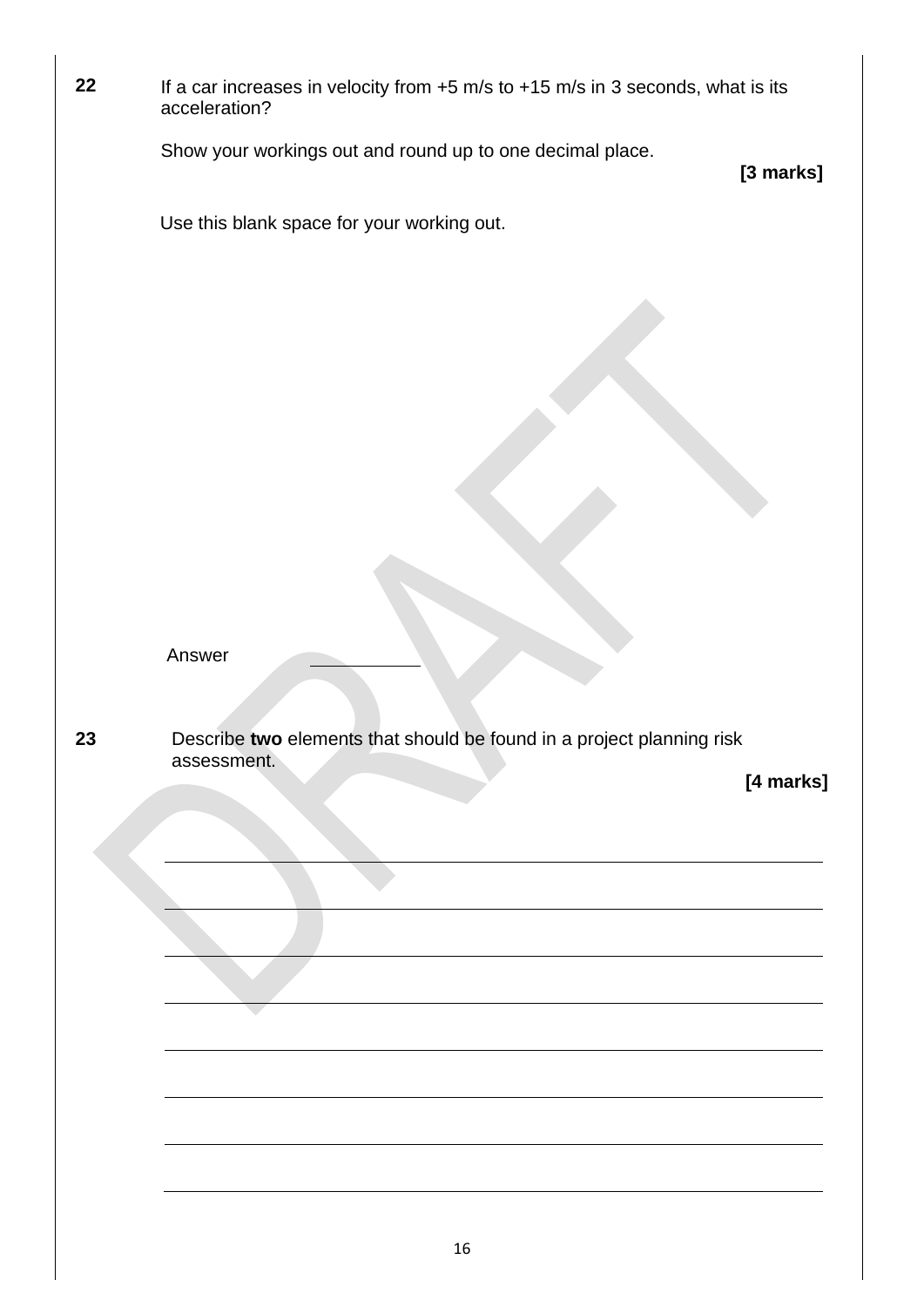**This page is intentionally left blank**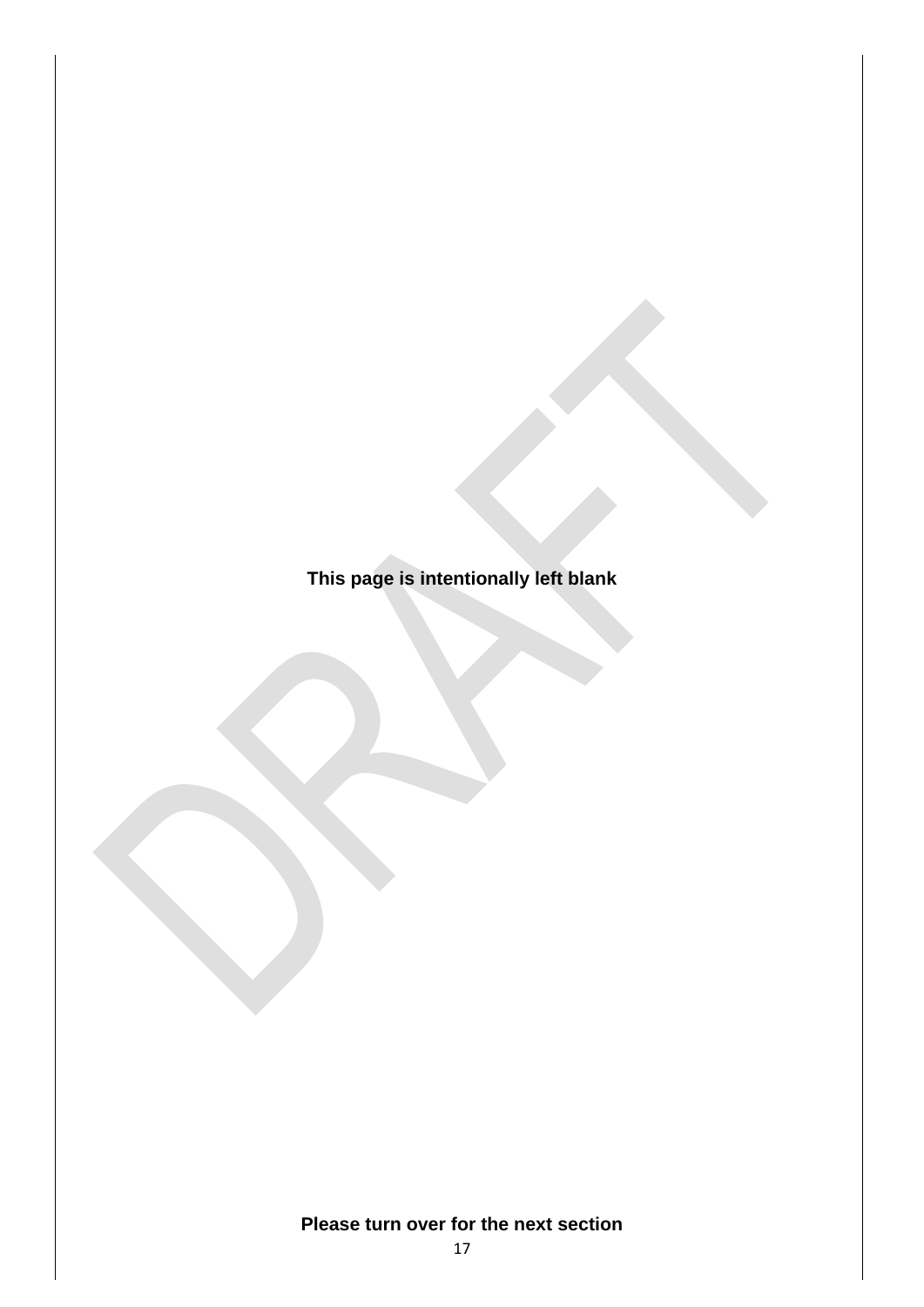## **Section C**

This section has a possible 15 marks.

You should spend about 20 minutes on this section.

Answer **all** questions in the spaces provided.



**[1 mark]**

**25** Other than title, state **two** pieces of information that would be found in the title block of an engineering drawing**.**

 **[2 marks]**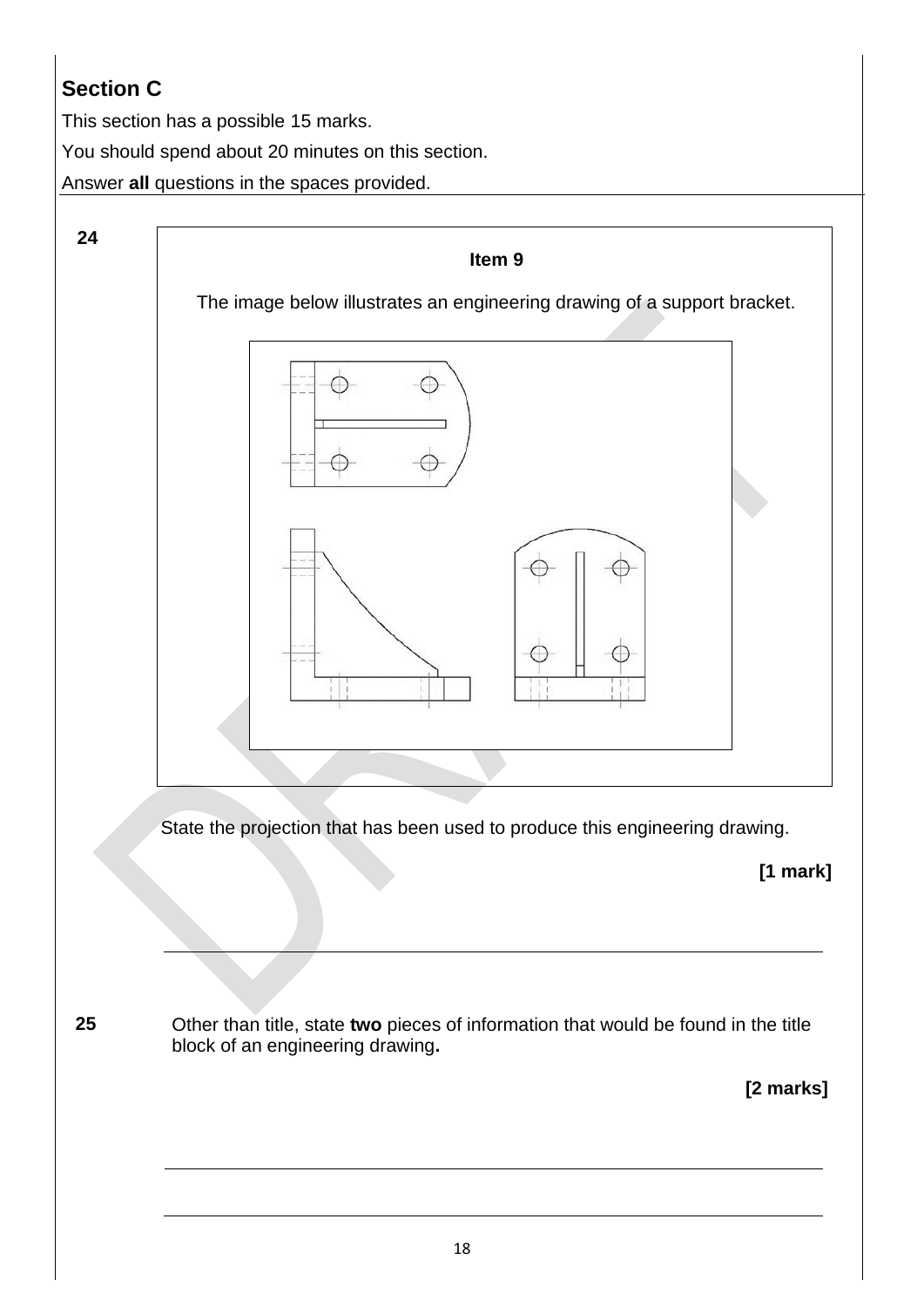| 26 | A laser cutter is a computer-aided machine (CAM) often found in an engineering<br>workshop.                                                                                                 |
|----|---------------------------------------------------------------------------------------------------------------------------------------------------------------------------------------------|
|    | Justify the need for full training prior to using this computer-aided machine.                                                                                                              |
|    | [2 marks]                                                                                                                                                                                   |
|    |                                                                                                                                                                                             |
| 27 | You are an engineer working for a local electrical engineering company that<br>specialise in renewable energy. You have been asked to draft engineering<br>drawings for a new wind turbine. |
|    | Explain why you would apply scale in your engineering drawings.<br>[4 marks]                                                                                                                |
|    |                                                                                                                                                                                             |
|    |                                                                                                                                                                                             |
|    |                                                                                                                                                                                             |
|    |                                                                                                                                                                                             |
|    |                                                                                                                                                                                             |
|    |                                                                                                                                                                                             |
|    |                                                                                                                                                                                             |
|    |                                                                                                                                                                                             |
|    |                                                                                                                                                                                             |
|    |                                                                                                                                                                                             |
|    |                                                                                                                                                                                             |
|    |                                                                                                                                                                                             |
|    |                                                                                                                                                                                             |
|    | Please turn over for the next question                                                                                                                                                      |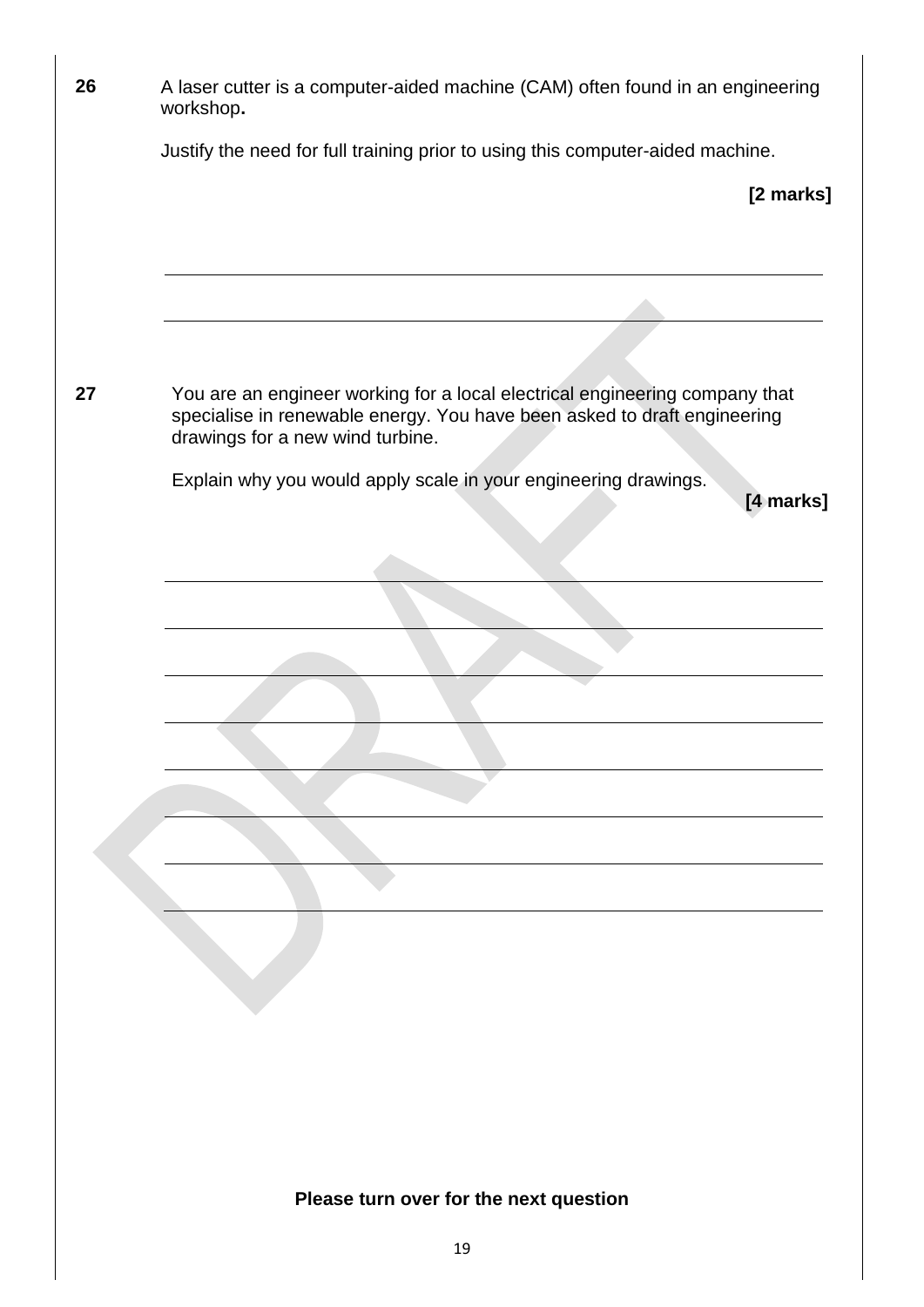| 28 | You are employed as a civil engineer and are currently working on a new bridge<br>project. The bridge will be used as a transport link and will carry around 8,000<br>vehicles every day. |
|----|-------------------------------------------------------------------------------------------------------------------------------------------------------------------------------------------|
|    | Analyse two reasons why it is important to include annotations in a freehand<br>sketch of the bridge.<br>[6 marks]                                                                        |
|    |                                                                                                                                                                                           |
|    |                                                                                                                                                                                           |
|    |                                                                                                                                                                                           |
|    |                                                                                                                                                                                           |
|    |                                                                                                                                                                                           |
|    |                                                                                                                                                                                           |
|    |                                                                                                                                                                                           |
|    |                                                                                                                                                                                           |
|    |                                                                                                                                                                                           |
|    |                                                                                                                                                                                           |
|    |                                                                                                                                                                                           |
|    |                                                                                                                                                                                           |
|    |                                                                                                                                                                                           |
|    |                                                                                                                                                                                           |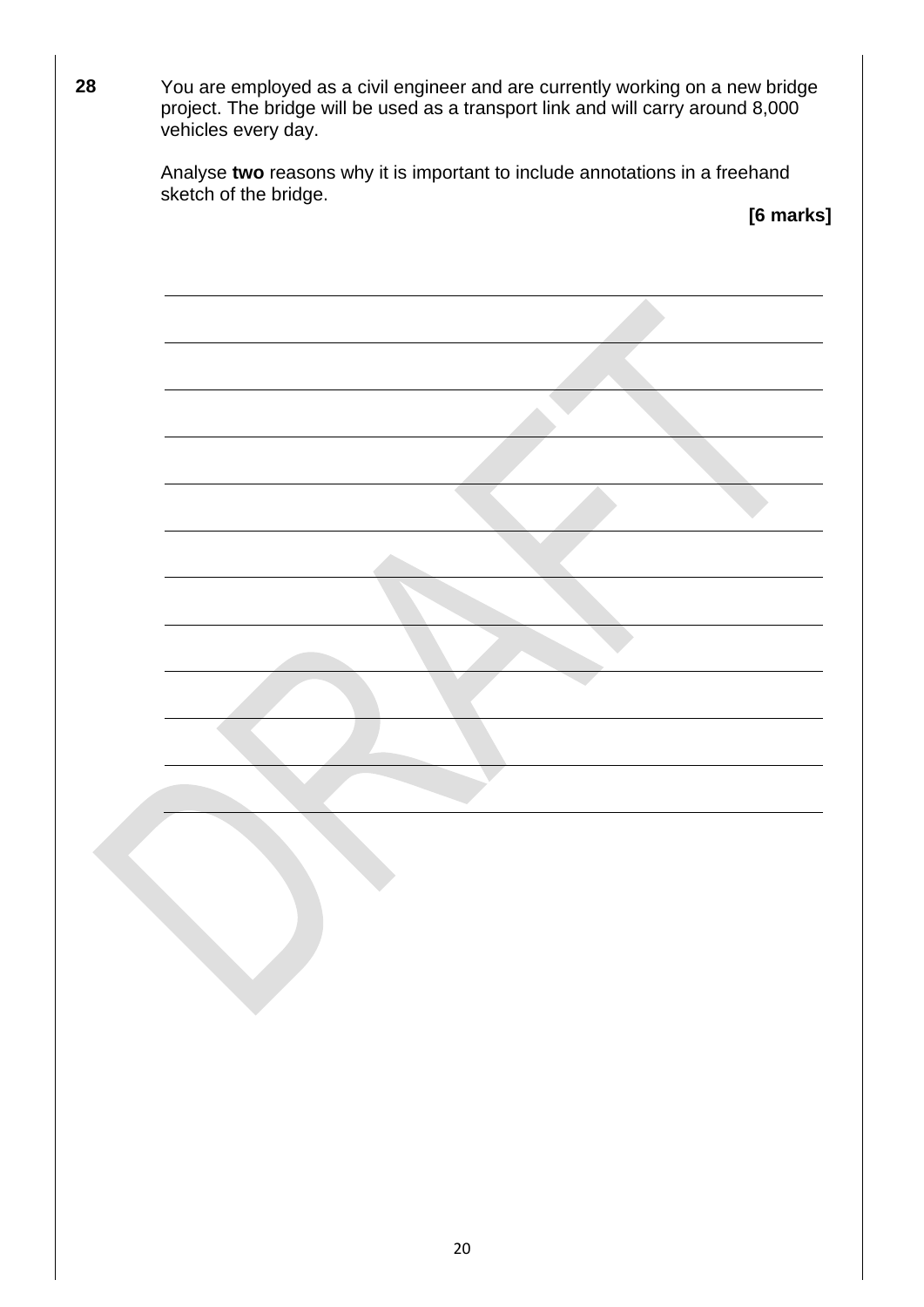## **Section D**

This section has a possible 18 marks.

You should spend about 20 minutes on this section.

Answer **all** questions in the spaces provided.

| 29 | Analyse the importance of COSHH in a construction environment and analyse<br>the possible impact of not adhering to the COSHH regulations with regards to<br>the identified risks. |  |  |
|----|------------------------------------------------------------------------------------------------------------------------------------------------------------------------------------|--|--|
|    |                                                                                                                                                                                    |  |  |

**[9 marks]**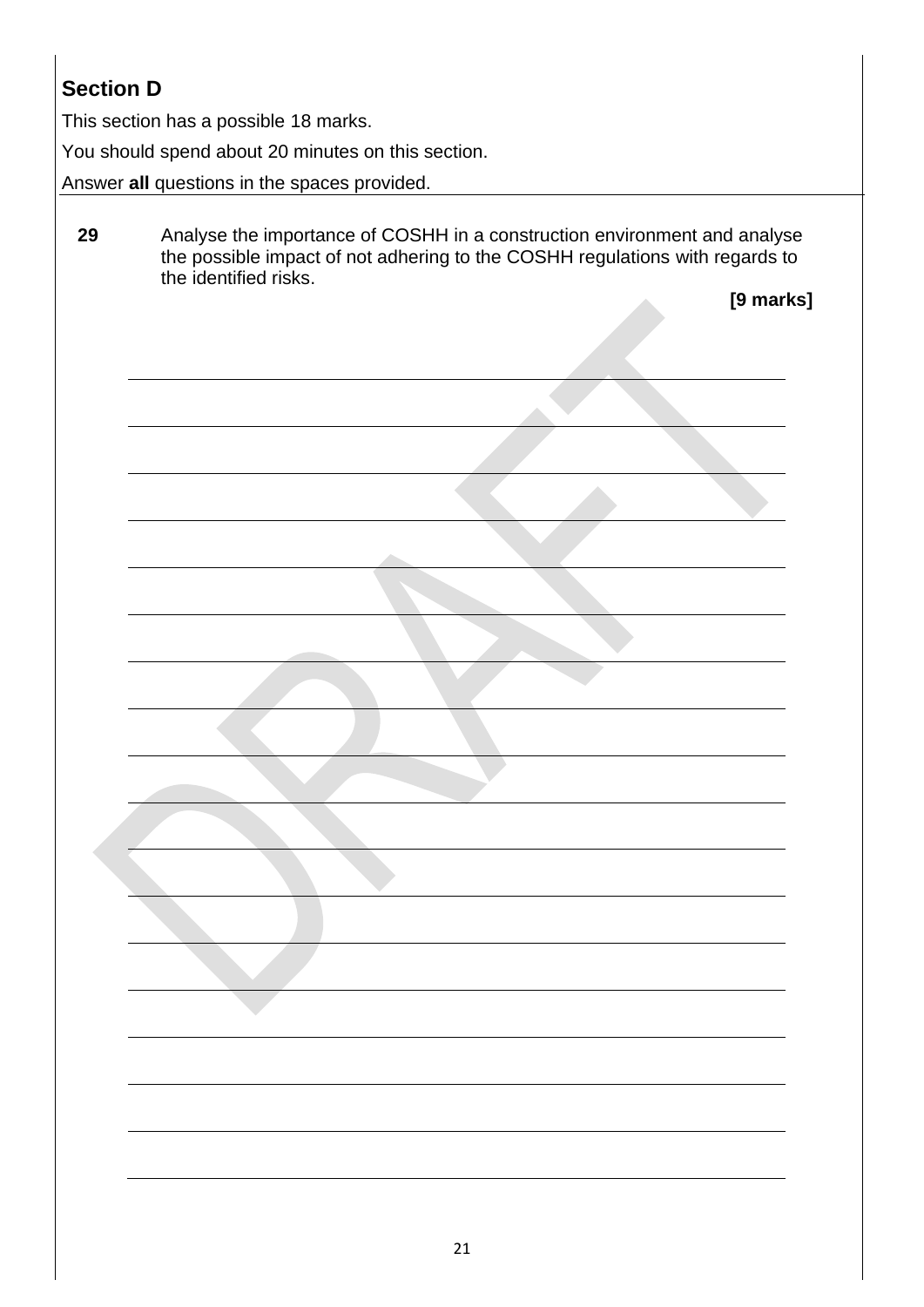| 30 | Chemical engineering has led to new products and projects which have solved<br>problems and shaped the modern world. |  |  |
|----|----------------------------------------------------------------------------------------------------------------------|--|--|
|    | Analyse the impact of developments in chemical engineering on the modern<br>world.                                   |  |  |
|    | [9 marks]                                                                                                            |  |  |
|    |                                                                                                                      |  |  |
|    |                                                                                                                      |  |  |
|    |                                                                                                                      |  |  |
|    |                                                                                                                      |  |  |
|    |                                                                                                                      |  |  |
|    |                                                                                                                      |  |  |
|    |                                                                                                                      |  |  |
|    |                                                                                                                      |  |  |
|    |                                                                                                                      |  |  |
|    |                                                                                                                      |  |  |
|    |                                                                                                                      |  |  |
|    |                                                                                                                      |  |  |
|    |                                                                                                                      |  |  |
|    |                                                                                                                      |  |  |
|    |                                                                                                                      |  |  |
|    |                                                                                                                      |  |  |
|    |                                                                                                                      |  |  |
|    |                                                                                                                      |  |  |
|    |                                                                                                                      |  |  |
|    | This is the end of the external assessment                                                                           |  |  |